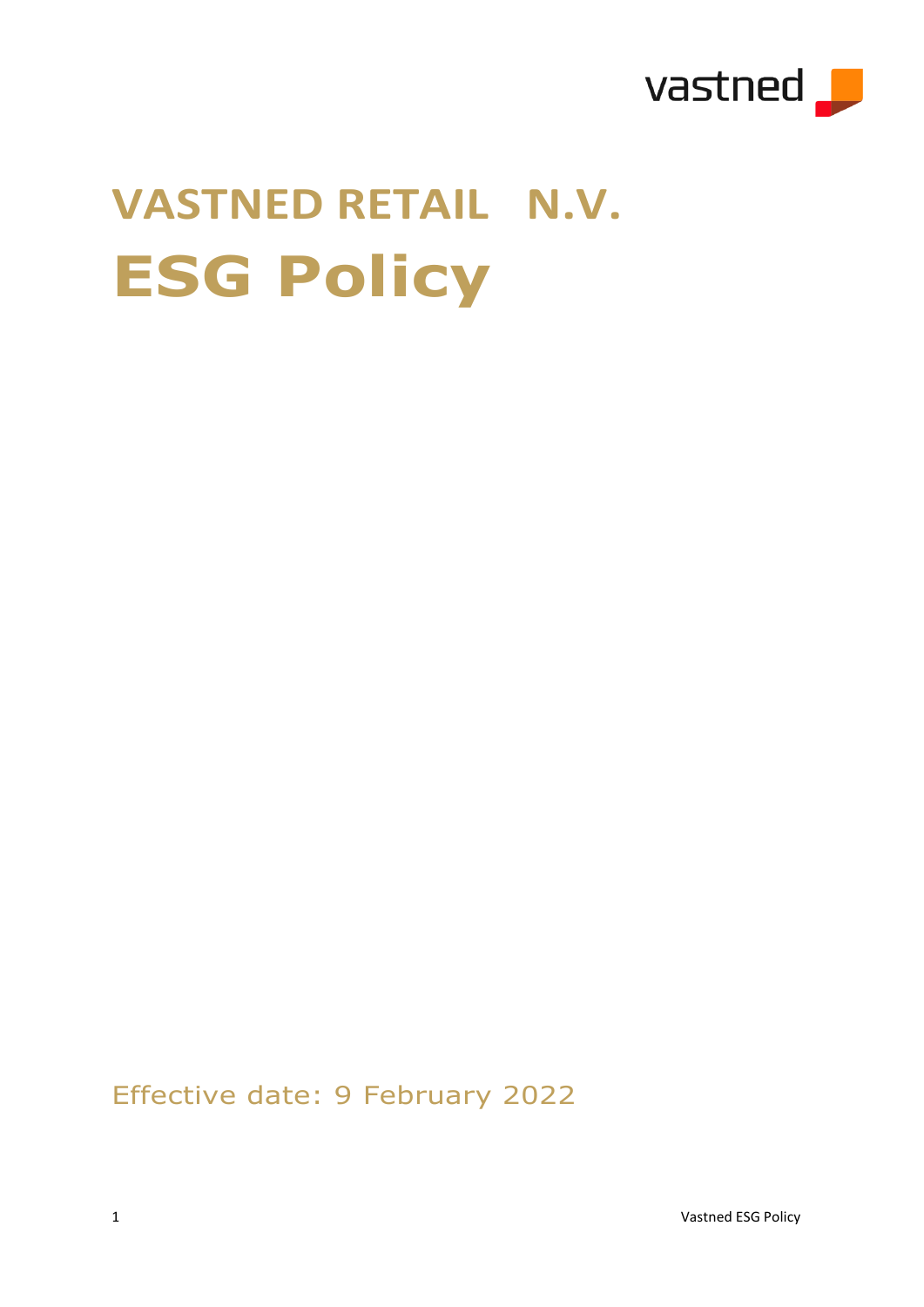

# Contents

<span id="page-1-0"></span>

| 1. |      |  |  |  |  |
|----|------|--|--|--|--|
|    | 1.1. |  |  |  |  |
|    | 1.2. |  |  |  |  |
|    | 1.3. |  |  |  |  |
|    | 1.4. |  |  |  |  |
|    | 1.5. |  |  |  |  |
|    |      |  |  |  |  |
|    | 2.1. |  |  |  |  |
|    | 2.2. |  |  |  |  |
|    | 2.3. |  |  |  |  |
|    | 2.4. |  |  |  |  |
|    | 2.5. |  |  |  |  |
|    | 2.6. |  |  |  |  |
|    | 2.7. |  |  |  |  |
|    | 2.8. |  |  |  |  |
|    |      |  |  |  |  |
|    | 3.1. |  |  |  |  |
|    | 3.2. |  |  |  |  |
|    | 3.3. |  |  |  |  |
|    | 3.4. |  |  |  |  |
|    | 3.5. |  |  |  |  |
|    | 3.7. |  |  |  |  |
|    | 3.8  |  |  |  |  |
|    |      |  |  |  |  |
|    | 4.1. |  |  |  |  |
|    | 4.2. |  |  |  |  |
|    | 4.3. |  |  |  |  |
|    | 4.4. |  |  |  |  |
|    | 4.5. |  |  |  |  |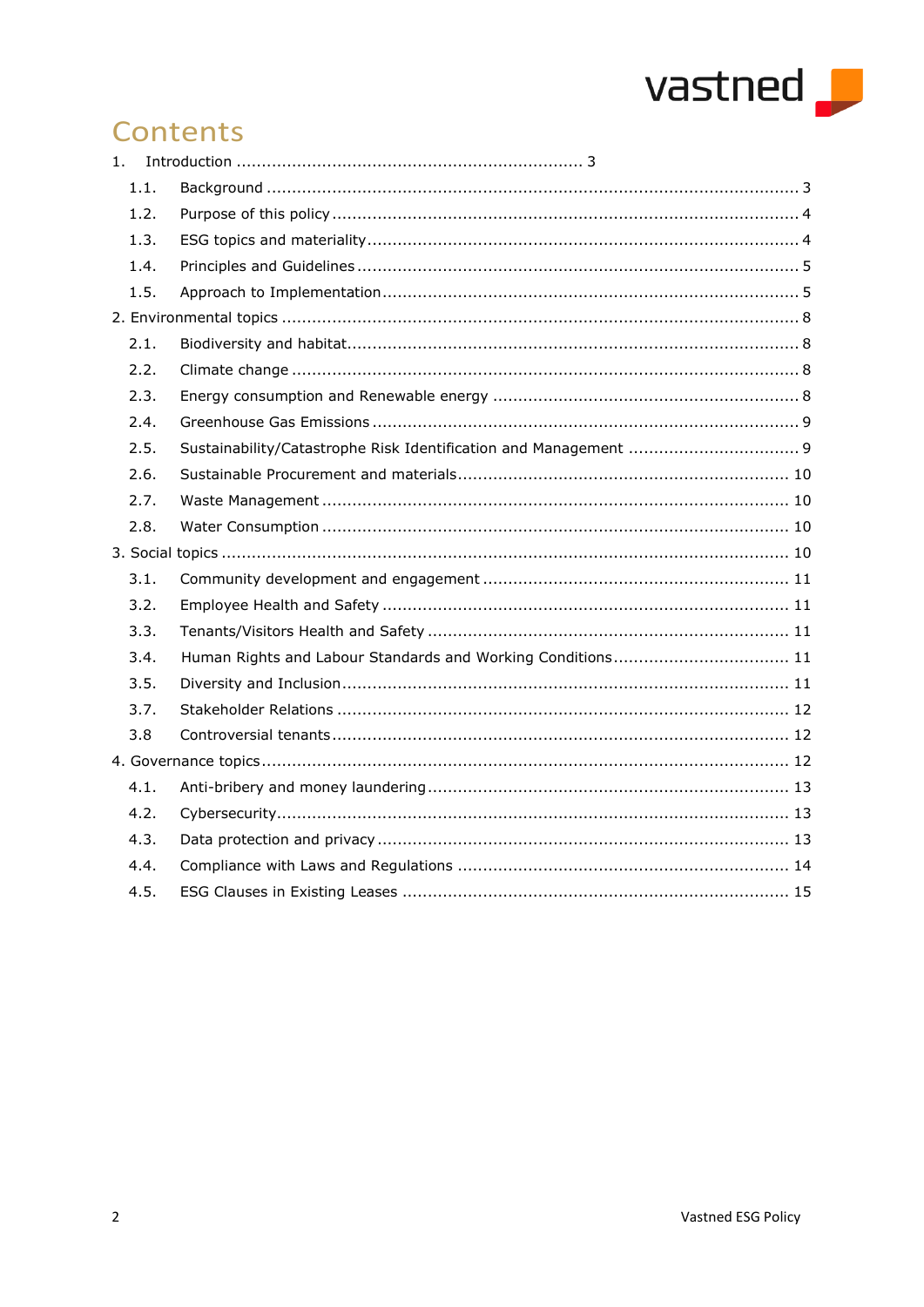

# 1. Introduction

# <span id="page-2-0"></span>1.1. Background

Vastned Retail N.V. ("Vastned") is a listed European property company focused on the best properties in popular shopping areas of selected European cities with a historic city centre, where shopping, living, working and leisure meet. By investing in historic city centres, Vastned helps preserve the cultural heritage of these locations. The company contributes positively to the liveability and safety of city centres by creating and renovating residential space above shops. In this way, Vastned endeavours to connect property with people and experiences and trough this also creates long-term value for its shareholders, financiers, tenants, employees, and society. At the end of 2021, the total value of Vastned's portfolio was  $\epsilon$  1.4 billion located in the Netherlands, Belgium, France, and Spain. Investing in historic city centres of larger European cities is attractive due to the positive demographic growth, strong purchasing power, cultural heritage, tourist appeal and the presence of national and international institutions and universities.

Vastned has set up a sustainability framework, as can be seen in figure one, that links its financial and non-financial objectives. Hereby, Vastned considers sustainability in the broadest sense as an integral part of its mission, strategy, and organisation. As a leading player in the commercial real estate market in historical city centres, Vastned takes its responsibility to contribute to the quality of life and the preservation of cultural heritage of historic inner cities. By continuing to invest in cultural heritage, Vastned extends the functional lifespan of these properties while contributing to the attractiveness of city centres. Due to ongoing urbanization, it is important for society that the housing stock in historical inner cities is expanded. Through converting empty spaces above shops into residential units, city centres are livelier after closing time, which enhances social cohesion and the feeling of safety. Part of the commercial real estate buildings in Vastned's portfolio are already energy efficient. However, Vastned is aware that improvement can still be made in its portfolio and, hence, aims to increase (transparency of) the energy efficiency of its assets. Vastned also aims to reduce the environmental impact of its own operations, for example by minimising the carbon footprint of offices and travel.

| Our mission                | Connecting property, people and experiences in historic city centres where shopping, working, living and leisure meet.<br>Creating and maintaining urban centres in a sustainable way to improve social cohesion and the functional lifespan of properties. |                |                                                                     |                                         |                                                      |                                                 |  |
|----------------------------|-------------------------------------------------------------------------------------------------------------------------------------------------------------------------------------------------------------------------------------------------------------|----------------|---------------------------------------------------------------------|-----------------------------------------|------------------------------------------------------|-------------------------------------------------|--|
| Our sustainability mission |                                                                                                                                                                                                                                                             |                |                                                                     |                                         |                                                      |                                                 |  |
| Vastned's values           | Proactivity                                                                                                                                                                                                                                                 | Sustainability | Quality                                                             |                                         | Entrepreneurship                                     | <b>Team spirit</b>                              |  |
|                            | Enhancing the liveability<br>of urban centers                                                                                                                                                                                                               |                | Minimising the impact<br>of the properties                          |                                         | Raising the satisfaction of<br>tenants and consumers |                                                 |  |
| <b>Operations</b>          | <b>Expanding clusters of assets</b><br>in major urban centres                                                                                                                                                                                               |                | Providing buildings with an<br>energy performance certificate (EPC) |                                         | Securing health and<br>safety of tenants             |                                                 |  |
|                            | Creating and renovating residential<br>space or offices above shops                                                                                                                                                                                         |                | Including green and ethical clauses<br>in lease agreements          |                                         | Secure long-term<br>economic performance             |                                                 |  |
|                            | <b>Preserving monuments</b><br>and cultural heritage                                                                                                                                                                                                        |                | Continuing energy-saving programs                                   |                                         | Fostering transparency<br>and communication          |                                                 |  |
| Foundation                 | Ethics, integrity and<br>anti-corruption                                                                                                                                                                                                                    |                | Open and inclusive<br>culture                                       | Transparent and honest<br>communication |                                                      | Promoting health and<br>well-being of employees |  |

*Figure one The Sustainability framework of Vastned*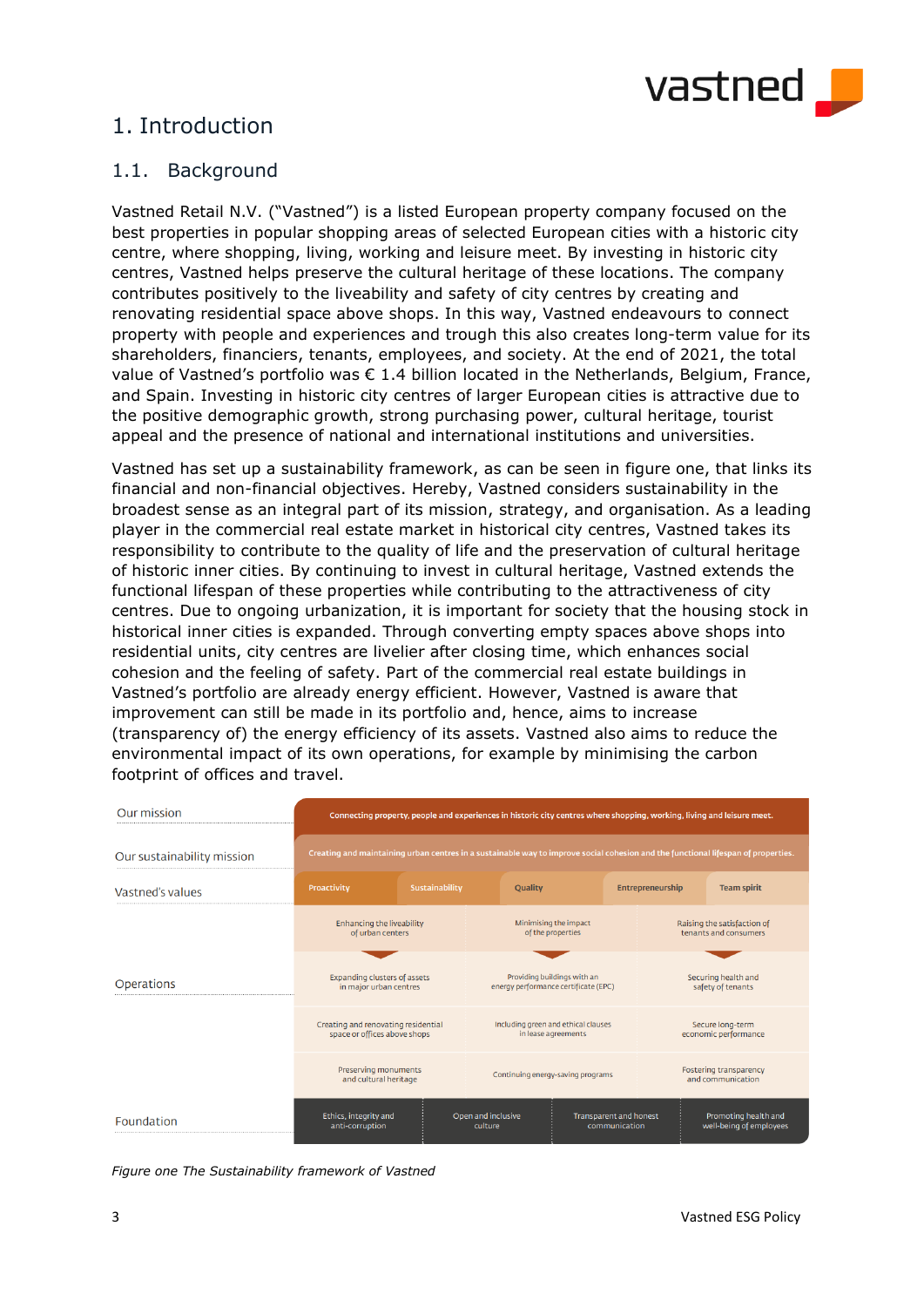

# <span id="page-3-0"></span>1.2. Purpose of this policy

The purpose of this policy is to elaborate on Vastned's

management approach and practices regarding sustainability topics. Hereby, the document functions as a guide for employees to take various sustainability elements into account when implementing activities for Vastned. Moreover, through this document, other stakeholders can be informed on Vastned's stance and actions regarding sustainability.

# <span id="page-3-1"></span>1.3. ESG topics and materiality

Vastned looks at sustainability in the broad sense of Environmental, Social and Governance ("ESG") topics. These topics are fully incorporated in Vastned's mission, strategy, and organisation.

- Environmental topics refer to the company's response to environmental issues such as climate change, resource depletion, waste, and energy consumption.
- Social topics are related to the company's care for people, workers, and local communities, including stakeholder relations and health and safety issues.
- Governance topics refer to how a company runs its business, from corporate policies and decision-making processes to compliance and a company's stance on issues such as corruption, data privacy and remuneration.

To identify the relevant ESG topics for Vastned to include in this policy, the ESG topics for Real Estate Investment are taken into account as recommended by the UN Principles for Responsible Investments ("PRI").

| <b>Environmental</b>                   | <b>Social</b>                                      | Governance                           |  |  |
|----------------------------------------|----------------------------------------------------|--------------------------------------|--|--|
| Biodiversity and habitat               | Community development                              | Anti-bribery and money<br>laundering |  |  |
| Climate change                         | Health and safety                                  | Cybersecurity                        |  |  |
| Land contamination                     | Human rights                                       | Data protection and privacy          |  |  |
| Energy consumption                     | Inclusion and diversity                            | Legal and regulatory fines           |  |  |
| Greenhouse gas emissions               | Labour standards and<br>working conditions         | ESG clauses in existing leases       |  |  |
| Indoor environmental quality           | Social enterprise partnering                       |                                      |  |  |
| Location and transportation            | Stakeholder relations                              |                                      |  |  |
| <b>Materials</b>                       | Occupier amenities - sho-<br>wers, changing rooms. |                                      |  |  |
| Pollution                              | <b>Controversial tenants</b>                       |                                      |  |  |
| Resilience to catastrophe/<br>disaster |                                                    |                                      |  |  |
| Renewable energy                       |                                                    |                                      |  |  |
| Sustainable procurement                |                                                    |                                      |  |  |
| Waste management                       |                                                    |                                      |  |  |
| Water consumption                      |                                                    |                                      |  |  |

*Figure two List of topics for Real Estate Investment as recommended by the UN PRI*

The ESG policy addresses many topics under each of the three headings: Environmental, Social and Governance. Whilst all ESG topics are important, certain topics are more critical to the operations of Vastned. Therefore, Vastned regularly conducts a 'materiality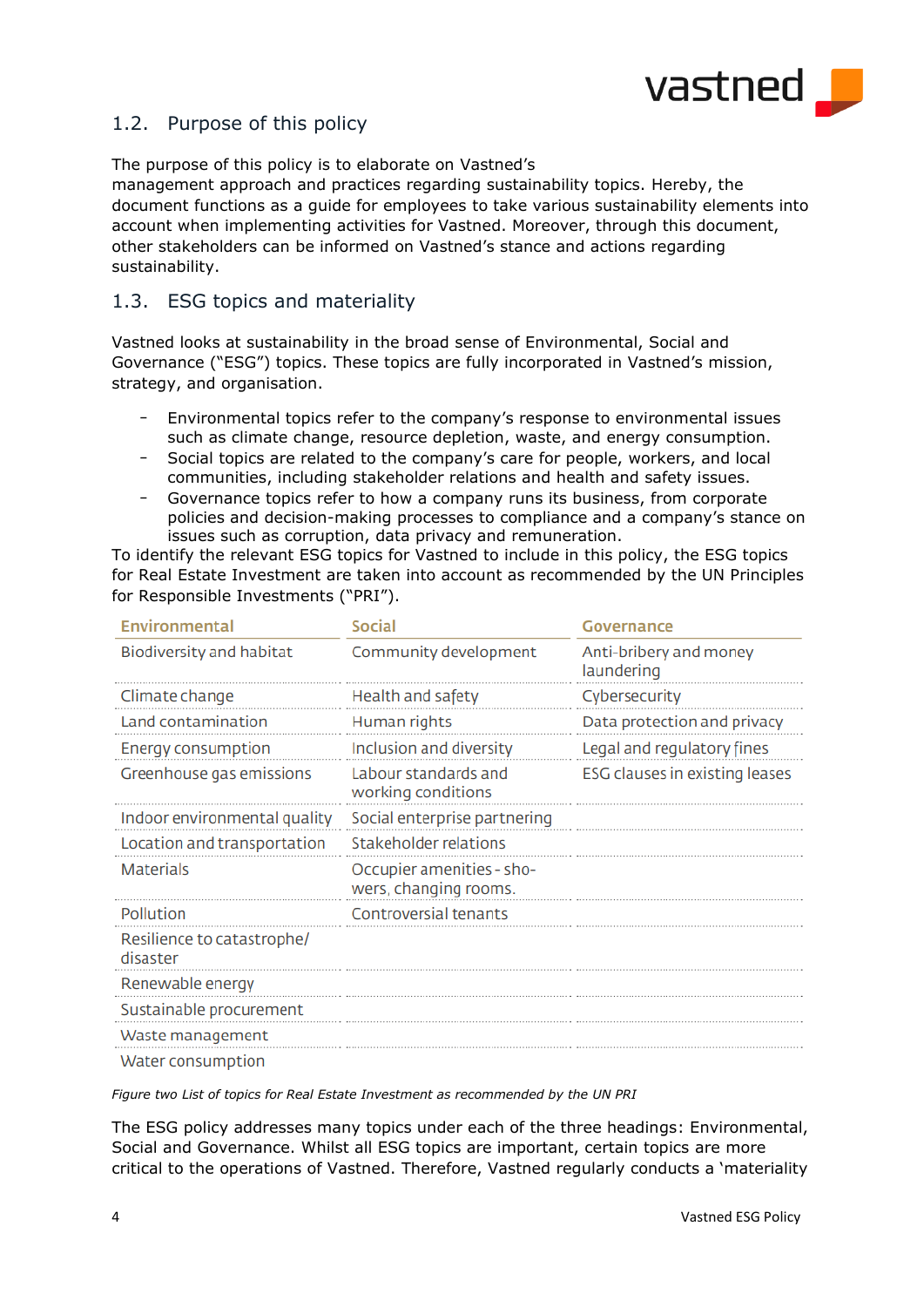

assessment' on a broad range of sustainability topics based on input from various stakeholders, including shareholders, employees, financiers, and tenants. The outcome of this materiality assessment encourages Vastned to update the topics included in this ESG policy to align with the expectations of key stakeholders. Figure three shows the topics that are currently considered to be most material according to the materiality analysis. Every time its materiality analysis is renewed Vastned develops performance indicators based on the outcome of the analysis that form the most important objectives for the coming three years.



*Figure three Outcome of the materiality assessment 2019 (will be renewed in 2022)*

# <span id="page-4-0"></span>1.4. Principles and Guidelines

Vastned uses various international principles and guidelines for its sustainability focus areas, strategy, and management approach. Vastned endorses the following standards:

- The UN Global Compact Principles;
- The OECD Guidelines for Corporate Social Responsibility;
- The UNs Sustainable Development Goals;
- The Paris Climate Agreement as presented on 12 December 2015 to combat global warming.

These internationally accepted standards define principles for responsible business conduct on ESG matters such as governance, human rights, labour practices, environment, and anti-corruption. In its relations with stakeholders, Vastned motivates employees, business partners and service providers to embrace these standards as well.

# <span id="page-4-1"></span>1.5. Approach to Implementation

Vastned reports on its environmental, social and governance impact in accordance with the EPRA Sustainability Best Practice Recommendations ("EPRA sBPR"). In accordance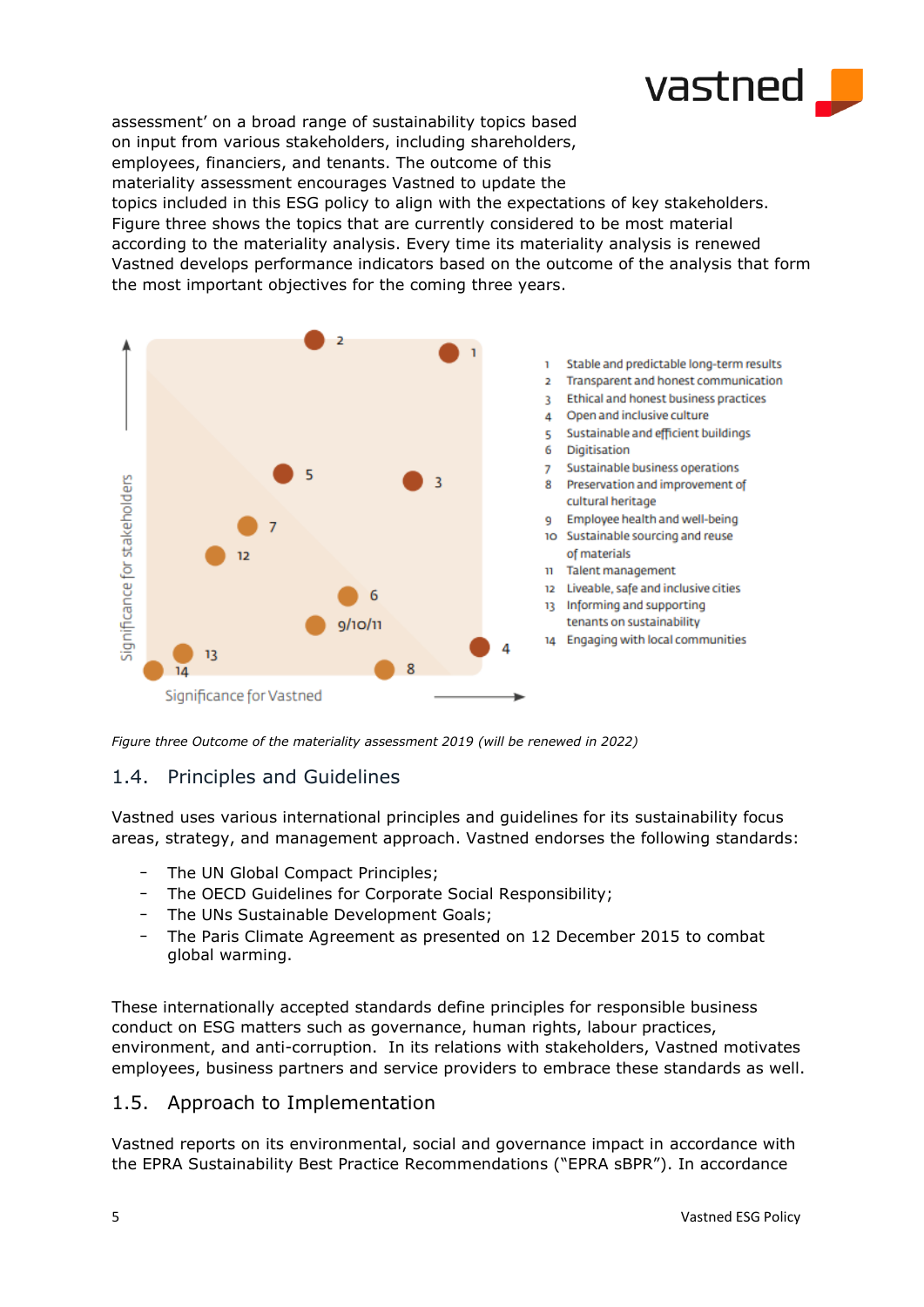

with the EPRA sBPR Guidelines, Vastned makes a distinction in its annual report between overarching recommendations and sustainability performance indicators.

ESG considerations should flow into at least each of the following management processes:

- Decision-making regarding acquisition of buildings;
- Decision-making regarding renovations and maintenance of owned buildings;
- Daily processes, such as travel, energy use, employee engagement.

Vastned aims to implement best practices at the level of the company portfolio as well as at the level of individual assets. Where possible and feasible, Vastned translates this ESG policy document into the contracts via its green and ethical clauses, implementing it along both its upstream (responsible sourcing and procurement) and downstream (responsible lease management) supply chain. In the weekly Executive Committee meetings, developments around sustainability are discussed. The Executive Committee meetings deal with various topics, among which:

- Progress in the realisation of current objectives;
- Potential objectives;
- Developments in reporting and communication;
- Assessment of results;
- Current sustainability topics;
- Capital expenditures and energy-saving measures that will be taken.

The Sustainability Task Force is responsible for sustainability practices and consists of the CEO and two members of the Executive Committee. The Sustainability Task Force is also responsible to update this policy when needed.

To anchor sustainability in Vastned's financing, the company has developed a Green Finance Framework ("Framework"). The aim of the Framework is to (re)finance energyefficient commercial and residential property that contributes to the preservation of historic city centres and be a positive force in the fight against climate change. On at least an annual basis, the Investment and BI manager of Vastned selects existing and potential new eligible assets that are in line with this Green Finance Framework. Subsequently, the Green Finance Committee of Vastned verifies whether the proposed assets comply with the criteria of eligible assets as included in [paragraph 2.1 of this](https://vastned.com/en/investor-relations/green-finance-framework)  [Framework](https://vastned.com/en/investor-relations/green-finance-framework) and subsequently approves its portfolio of eligible assets. The Green Finance Committee is composed of the Investment and BI manager, the Treasurer and Finance Director of Vastned.

When it comes to remuneration, Vastned's policy takes account of the identity, mission and values, and public support of Vastned. The total remuneration for the Executive Board comprises a fixed remuneration, a short-term variable remuneration, a long-term variable remuneration, a pension plan, and other benefits. The long-term variable remuneration depends inter alia on a Business Health Test, of which the purpose is to encourage that short-term incentives are not predominant in determining the policy and that the Executive Board is encouraged to always keep the long-term strategy in mind. Non-financial performance indicators such as employee satisfaction and strategic leadership are already considered in the evaluation of the Business Health Test. From 2022 onwards, Vastned will suggest including ESG related targets in the business health test as part of the remuneration of the Executive Board however this is subject to AGM approval. The members of the Supervisory Board receive a remuneration that consists of a competitive compensation that does not include performance-based elements. Thus,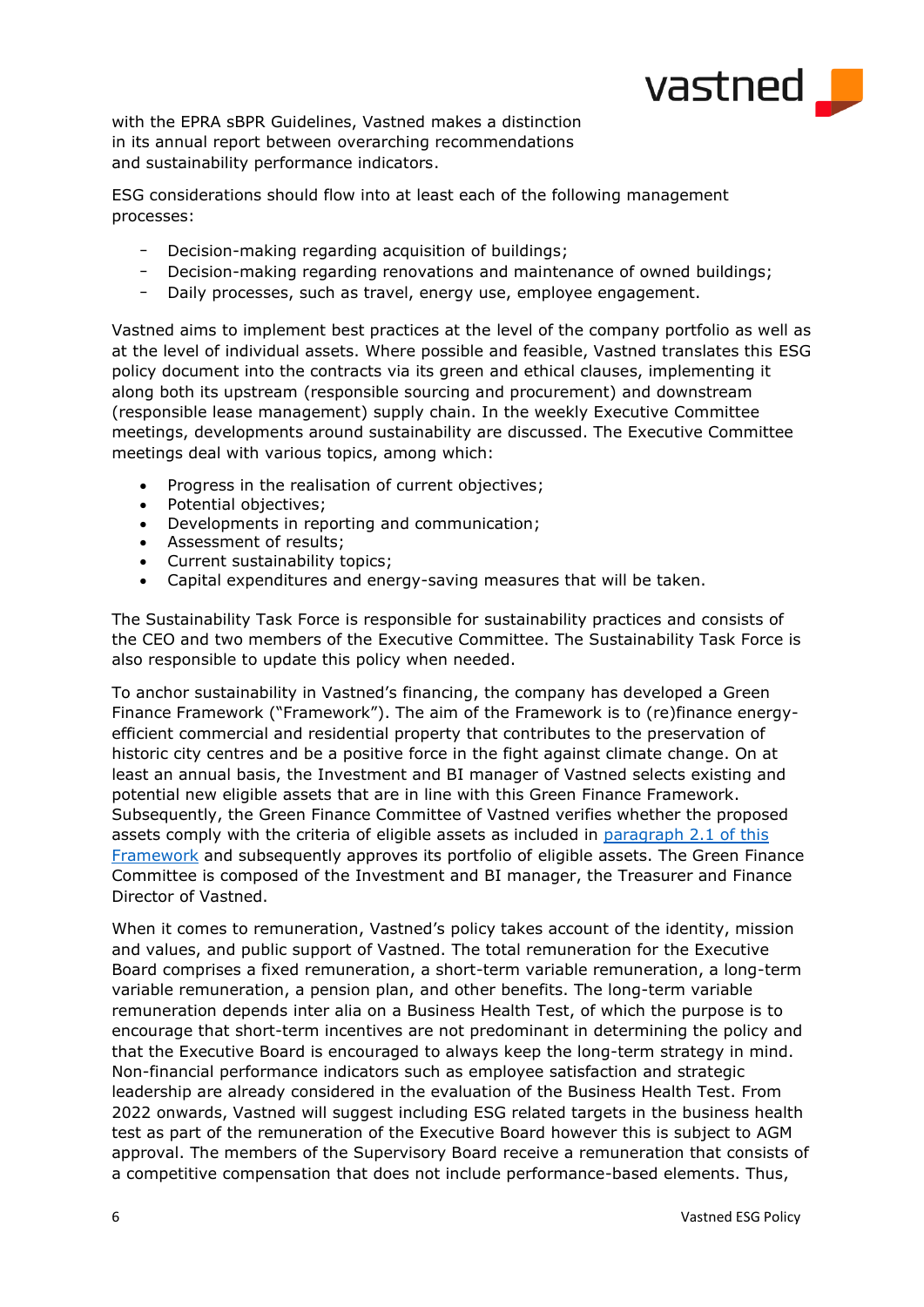

the remuneration contributes to safeguarding independent expert supervision in the interests of the company and its long-term performance. More detailed information on Vastned's Remuneration Policy can be found [here.](https://vastned.com/Upload/2018-Vastned-remuneration-policy.pdf)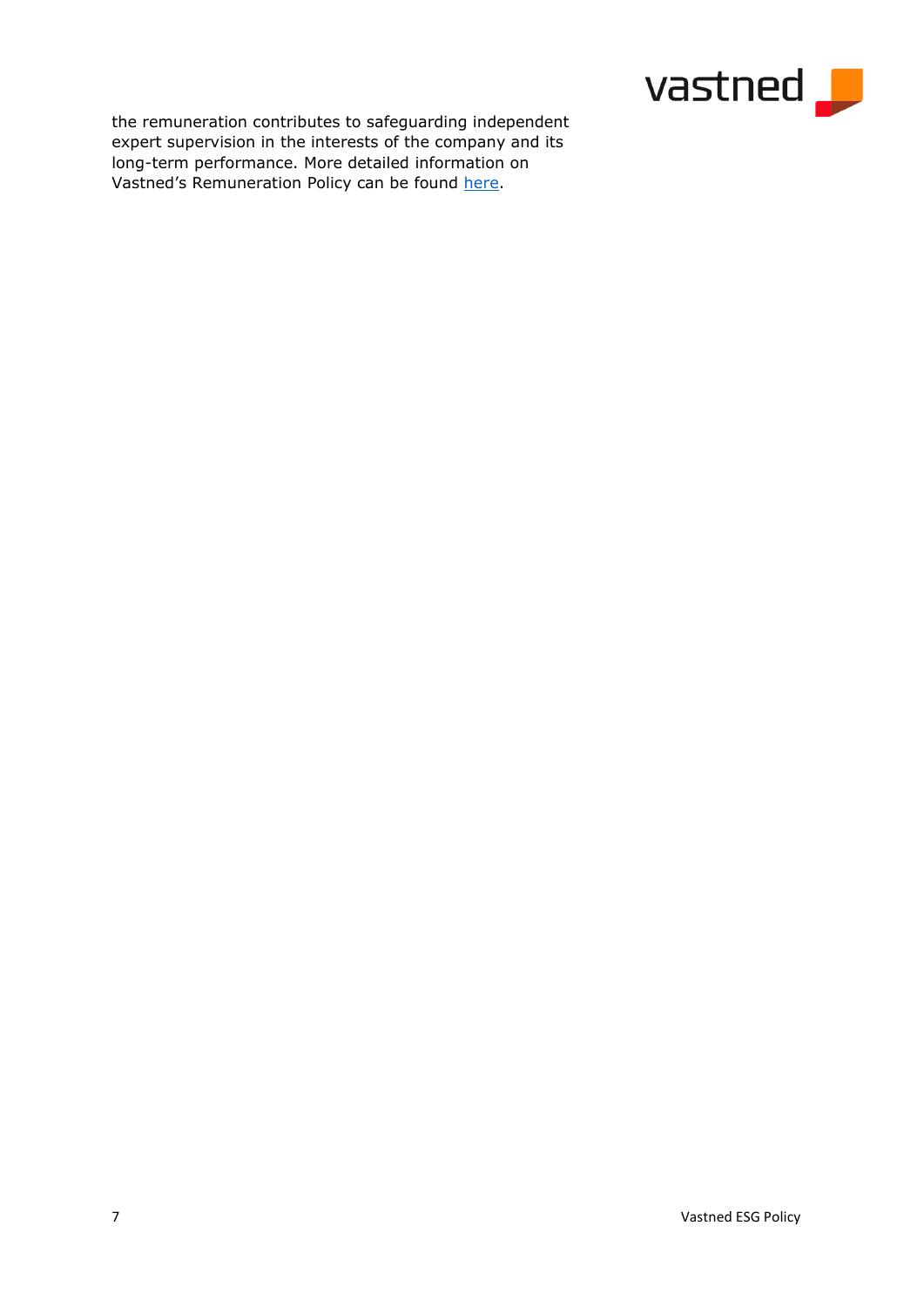

# <span id="page-7-0"></span>2. Environmental topics

# <span id="page-7-1"></span>1.6. Biodiversity and habitat

Since the vast majority of Vastned's portfolio is located in historic city centres it does not directly contribute to the preservation of biodiversity and habitat. Vastned does encourage its employees to explore possibilities to improve the biodiversity and habitat near its properties where possible. Vastned does indirectly contribute to this topic by increasing the functional lifespan of properties in historic city centres and improving the liveability in these areas.

When the lifespan of our properties is increased it reduces the demand for raw materials in comparison when a new property would have been built on the same location. This indirectly improves the biodiversity of locations where the specific raw material is being excavated. Furthermore, by increasing the liveability inside city centres and creating apartments above our shops the need for city expansion decreases. This increases the biodiversity of peripheral areas around big cities by decreasing demand for housing.

# <span id="page-7-2"></span>1.7. Climate change

Vastned recognizes the potential impacts of climate change. Therefore, Vastned considers sustainability risks and factors in the investment decision-making process. Vastned's investments can be divided in two parts: acquisition of buildings and renovations of owned buildings. In both cases, sustainability risks are specifically related to the buildings acquired or renovated and hence to Vastned's financial position, as these buildings are core assets. These can for example be transition risks (the risks related to a transition to a low carbon economy, e.g., new legislation that prohibits the use of buildings with low energy efficiency), physical risks (the risks related to climate impacts, such as heat stresses and flooding), or social risks (the risks of damaging impacts on health and wellbeing of tenants, for example due technical issues in the property). The Executive Committee is responsible for the investment decision-making process and the accompanying risk analysis.

# <span id="page-7-3"></span>1.8. Energy consumption and Renewable energy

Considering Vastned's commitment to being a positive force in the fight against climate change, Vastned aims to extend the (economic) lifespan of its properties as far as possible and improve their energy efficiency. Energy efficiency is measured using an Energy Performance Certificate ("EPC"). Where possible, the wish is for all Vastned's assets to have an A certificate. For our growing residential portfolio this is the standard and most of our apartments are energy efficient due to the significant number of renovations done through the years. However, due to the listed status of Vastned's portfolio and technical limitations of our commercial units, the actions that can be taken are limited. Moreover, Vastned rents out its commercial properties as a shell, meaning that the tenant is responsible for energy connections and energy consumption. Vastned has only limited influence on the energy consumption of its tenants and is only responsible for the energy consumption of a limited number of general areas in the portfolio and of its own offices. However, Vastned is working on improving the EPCs. Only rental units with an EPC of, A or better in the Netherlands, Belgium and France and C or better in Spain, are eligible to be allocated to green financing instruments. With our suggestion for a ESG target in the remuneration policy of the Executive Board we have signalled to our stakeholders that we are committed to improve our properties for the years to come.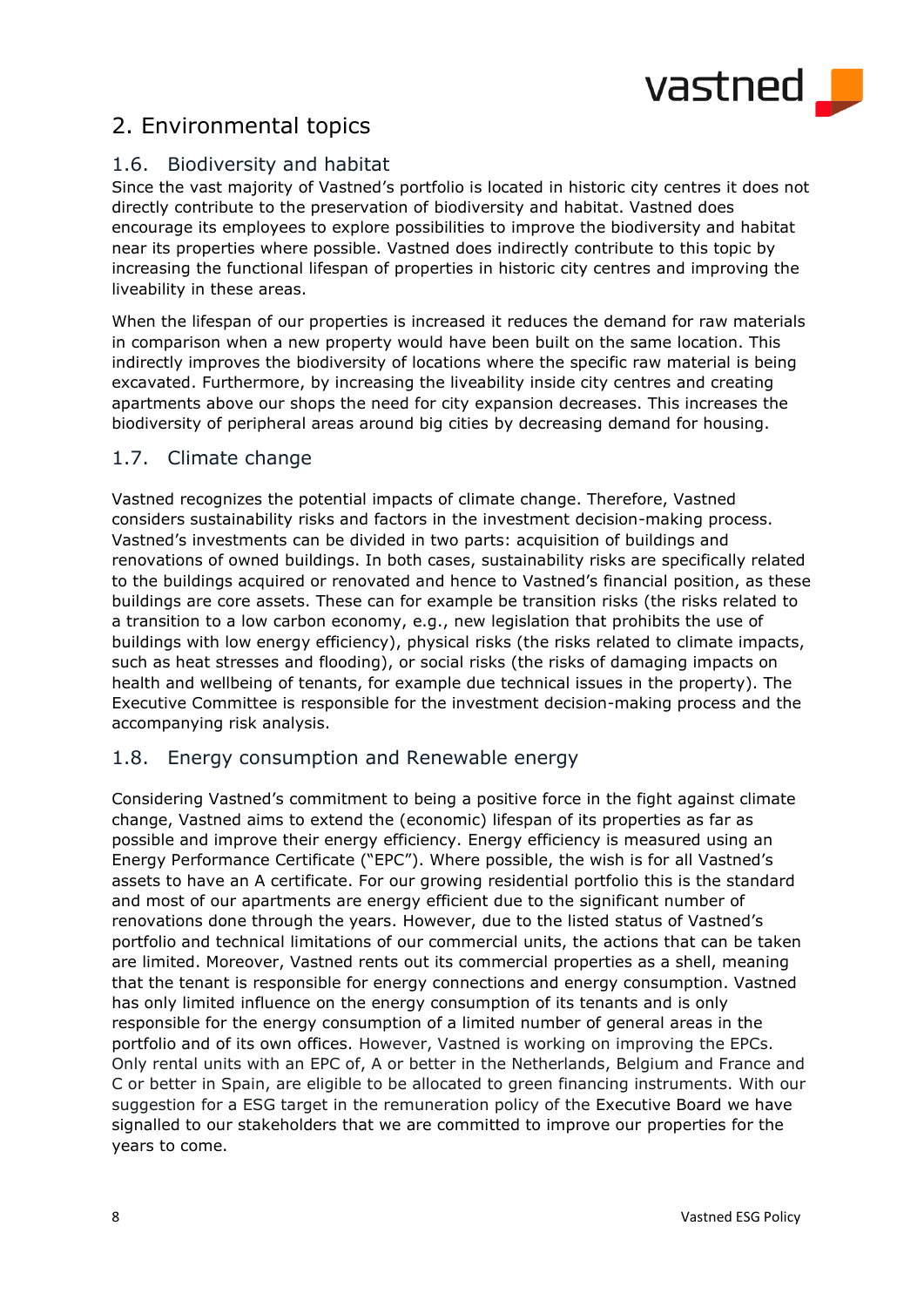

To gain improved insight in our EPC's and energy performance of Vastned's portfolio, data is key. Data analysis will increasingly be used to support the sustainability of the property portfolio. One example is collecting data on tenants' energy consumption, on the basis of which Vastned has identified targeted energy saving renovations for the largest energy consuming units in the property portfolio. In this way Vastned increases the number of eligible assets that have been defined within the Green

Finance Framework. This will ultimately support the valuation of the real estate portfolio and increase the possibilities for issuing green financing instruments. With respect to its own energy consumption, Vastned tries to reduce its Scope 1 and 2

greenhouse gas emissions by reducing energy consumption through efficiency gains that are reported on in the annual report. For the energy that is still needed, Vastned uses electricity from Dutch wind power and green gas. In 2020 and 2021, Vastned purchased 100% renewable electricity for the consumption of properties under its operational control.

## **Performance indicators:**

- Percentage of eligible assets in line with the Green Finance Framework
- % Of properties with Energy Performance Certificates
- Total electricity consumption
- Total energy consumption
- <span id="page-8-0"></span>Ratio of renovations with attention for energy and water efficiency

# 1.9. Greenhouse Gas Emissions

Every year, Vastned calculates the level of  $CO<sub>2</sub>$  its operations have emitted during the previous year. Vastned aims to limit the Greenhouse gas emissions from its operations. For example, by stimulating employees to work from home (maximum of 3 days a week), take public transport to the office and by procuring green energy. Our new main office is located right next to train station Hoofddorp in the Netherlands. Due to our move of our main office train travel is often a quicker alternative than traveling by car.

Since 2012, Vastned fully compensates the  $CO<sub>2</sub>$  emissions generated by its operational side. This is achieved by purchasing  $CO<sub>2</sub>$  credits based on the Gold Standard, which supports projects that reduce CO<sub>2</sub> emissions.

## **Performance indicators:**

- Scope 1 emissions (direct)
- Scope 2 emissions (indirect energy)
- Emission of Tonnes CO2e (own office)

# <span id="page-8-1"></span>1.10. Sustainability/Catastrophe Risk Identification and Management

A sustainability risk is an environmental, social or governance (ESG) event or condition that, if it occurs, could cause an actual or a potential material negative impact on the value of an investment. This means that an ESG aspect, when it occurs, can have a significant negative impact either on the amount of cash flow generated, or the cost of external financing (the weighted average cost of capital).

A catastrophe risk is the risk that a catastrophe causes extensive damage to one or more properties with the potential consequent loss of rent, a lower direct and indirect result, and tenants bringing claims and legal proceedings. Vastned is insured on conditions as customary in the industry for damage to property, liability, and loss of rent during the period until the property is rebuilt and relet. In the context of climate change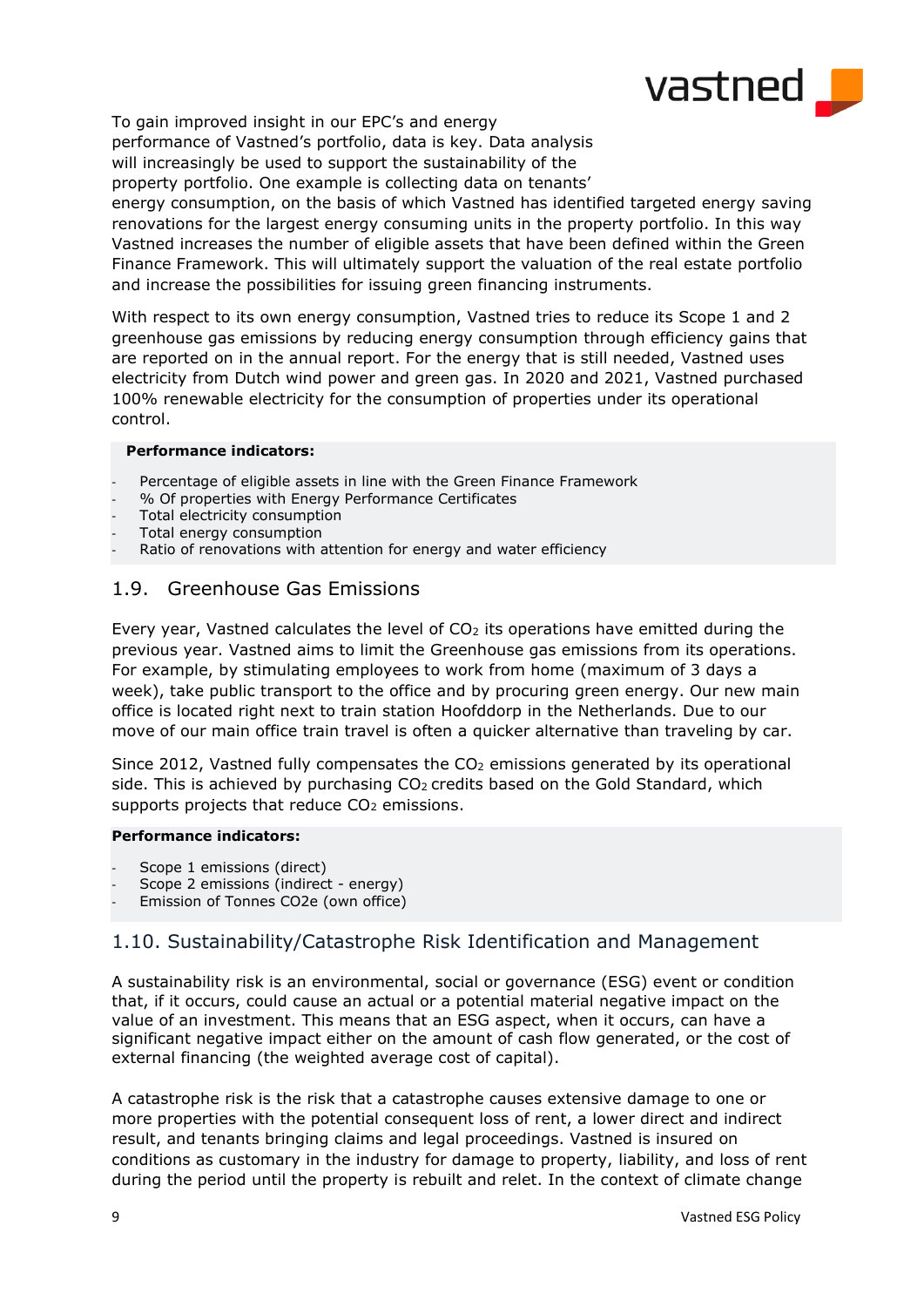

and the expected increasing extreme weather events that impact the built environment, it is becoming more important to design and renovate buildings with greater resilience against catastrophes and disasters. Please see the section 'Climate Change' on how Vastned manages these risks.

# <span id="page-9-0"></span>1.11. Sustainable Procurement of materials and appliances

When Vastned renovates a property, it always makes sure that the materials and appliances comply with environmental regulations, health, and safety standards. Vastned always sources its materials responsibly and uses recycled materials as much as possible. Where this is not possible, it uses materials bearing quality labels like the Forest Stewardship Council ("FSC") quality label to make sure that materials have been sourced responsibly. When it installs appliances, Vastned always makes sure that these are energy efficient, for example high efficiency boilers, efficient dishwashers and Led lighting.

# <span id="page-9-1"></span>1.12. Waste Management

Vastned is not responsible for the waste created by tenants across its portfolio. Vastned normally lets its commercial properties as a shell, meaning that the tenant is responsible for the management of waste and waste separation. Therefore, waste is not a material topic for Vastned. With regard to Vastned's own offices, Vastned only has data on paper waste and tries to reduce this by working online. When assets are being renovated or redeveloped, Vastned separates the waste as much as possible to make sure its recyclable. For example, the fit out of our old office at the De Boelelaan in Amsterdam has not been demolished but will be used again by the new tenant occupying the office.

## **Performance indicators:**

Kg of paper consumed per year

Emission of Tonnes CO2e (paper)

# <span id="page-9-2"></span>1.13. Water Consumption

Vastned is not responsible for the water consumed by its tenants across its portfolio. Vastned normally lets its commercial properties as a shell, meaning that the tenant is responsible for the consumption and management of water and wastewater. Therefore, water is not a material topic for Vastned. With regards to Vastned's own offices, Vastned has insight in the water consumption of its offices.

## **Performance indicators:**

- Water consumed per  $m<sup>3</sup>$  per year
- <span id="page-9-3"></span>Emission of Tonnes CO2e (water consumption)

# 3. Social topics

Actively managing the property portfolio requires a hands-on, proactive, and pragmatic organisation. Good contacts and a strong local network are indispensable. Employees play a crucial role in this for Vastned and contribute to the long-term value creation. Short communication lines and a horizontal organisation ensure the right dynamics. Vastned is a small but ambitious organisation with employees dedicated to managing a high-quality sustainable portfolio let to leading retailers and office and residential tenants.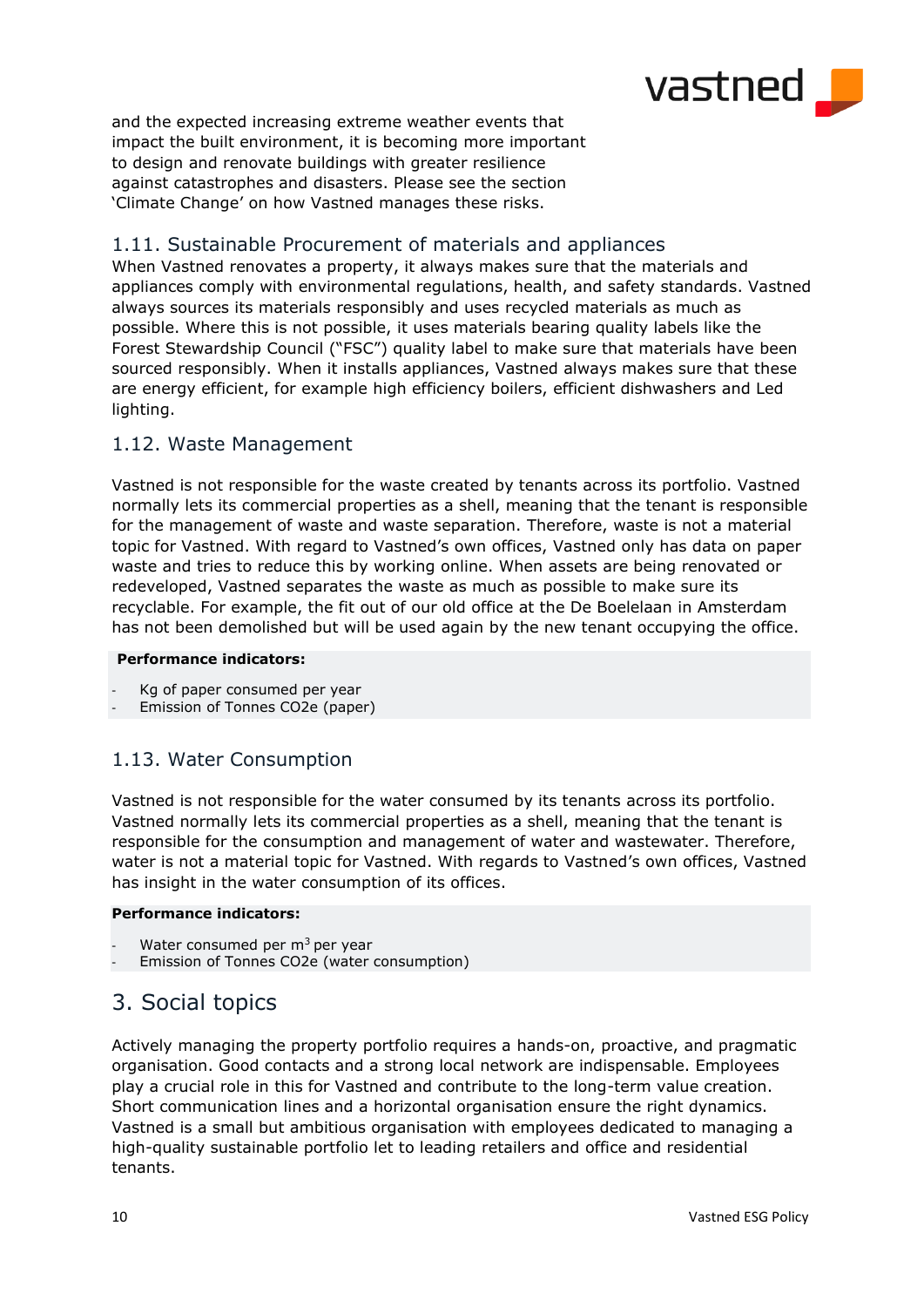

# <span id="page-10-0"></span>3.1. Community development and engagement

To emphasise its social commitment, Vastned organises a volunteer day every year. This contributes both to society and boosts the team spirit among its staff. Within its own business activities, Vastned will, where possible, redevelop and convert the upper floors of the commercial properties into apartments and offices. This stimulates the social cohesion and livelihoods of inner-city centres.

## **Performance indicators:**

Number of apartments created and renovated

## <span id="page-10-1"></span>3.2. Employee Health and Safety

Vastned considers promoting the health and well-being of its employees to be fundamental to a well-functioning organisation. For this reason, Vastned helps to create a pleasant work environment for all its employees and invests in training, health, and social engagement of its employees. Vastned pays for half of employees' gym memberships and employees are encouraged to refresh their knowledge and take relevant training courses regularly. Vastned has a 37.5-hour work week so that employees can find the right work-life balance. In 2021, during the COVID-19 pandemic, Vastned also offered employees across all countries it operates in, the opportunity to participate in an online wellness and health program (Virgin Pulse Go). This program offers tips and support for a sustainable healthy lifestyle, encourages employees to stay in touch with each other (also remotely) and thus contributes positively to the team's well-being.

## <span id="page-10-2"></span>3.3. Tenants/Visitors Health and Safety

Vastned normally lets its commercial properties as a shell, meaning that Vastned has limited influence on the health and safety of its tenants. However, Vastned aims to ensure that these properties it lets as a shell are a safe space to use and do no significant harm to one's health. This is for example done by assessing whether asbestos is present within buildings after acquisition and removing asbestos when needed.

# <span id="page-10-3"></span>3.4. Human Rights and Labour Standards and Working Conditions

Vastned endorses the principles of the United Nations Global Compact for human rights and motivates all its stakeholders to abide by these principles. Vastned endorses the principles of the United Nations Global Compact for working standards and encourages its tenants to endorse these principles to.

## <span id="page-10-4"></span>3.5. Diversity and Inclusion

By ensuring an open and inclusive culture Vastned aims to combat all forms of discrimination within the organisation. Vastned has also defined a diversity and inclusion policy that aims to create equal opportunities for everyone in the organisation. This aim finds its concrete implementation in the intention for the Executive Board, the Supervisory Board, and the Executive Committee to include/be comprised of at least 30% women and at least 30% men.

#### **Performance indicators:**

- Gender diversity of Supervisory Board, Executive Board, and company level
- Number of discrimination incidents reported to compliance officer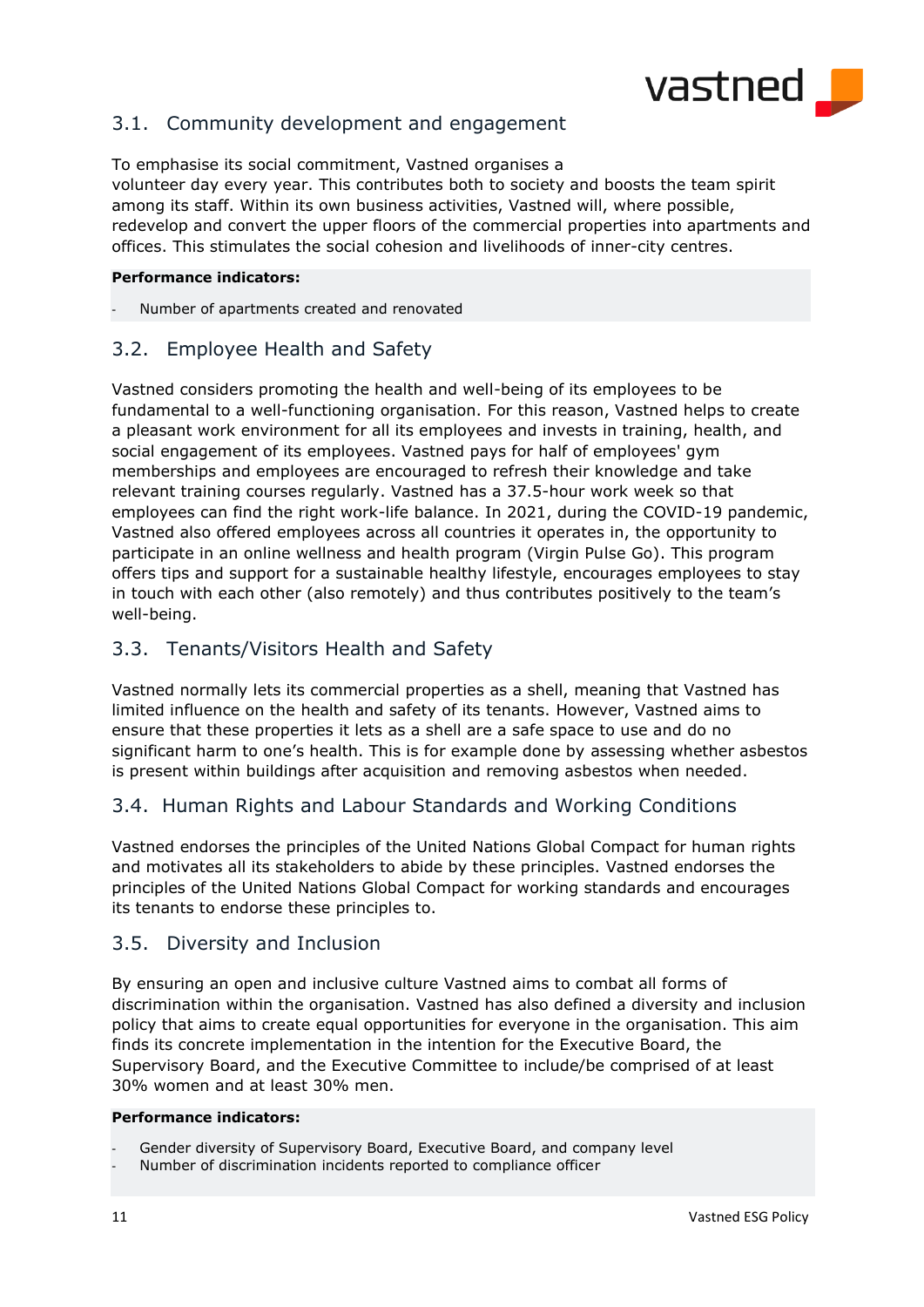

# <span id="page-11-0"></span>3.7. Stakeholder Relations

Vastned is aware that it operates in collaboration with a

range of stakeholders with whom it is in constant contact. Parties that impact Vastned's value chain and/or are impacted by Vastned's activities are considered the most relevant. Vastned distinguishes the following four stakeholders who are of great importance to its long-term value creation and value chain: shareholders, employees, financiers, and tenants. The Executive Board regularly holds discussions with these stakeholders about how Vastned can continue to create long-term value.

Vastned regularly conducts a materiality assessment based on input from external stakeholders (investors, analysts, tenants, and financiers) as well as Vastned's Executive Committee. Vastned selects relevant topics identified through a thorough analysis. Accordingly, Vastned asks stakeholders to prioritize the topics based on relevancy. The results form key guidelines for Vastned's sustainability strategy and general business operations. Within the last assessment (2019), the stakeholders and Vastned's Management Team (currently Executive Committee) considered the following five topics to be the most important:

- 1. Stable and predictable long-term results
- 2. Transparent and honest communication
- 3. Ethical business operations
- 4. Open and inclusive culture
- 5. Sustainable and efficient buildings

Vastned reports on its current materiality matrix in its Annual Report.

## <span id="page-11-1"></span>3.8 Controversial tenants

The Executive Committee always takes generally accepted cultural norms into account when selecting a tenant for a rental unit and assesses this on a case-by-case basis.

# <span id="page-11-2"></span>4. Governance topics

# 4.1. General governance and management of ESG topics within Vastned

Good corporate governance is critical for Vastned to realize its strategic goals and maintain a good relationship with its stakeholders. With the ambition to match European 'best in class' companies in corporate governance, Vastned commits to strive for the highest standards on compliance with the provisions in the Dutch Corporate Governance Code and the principles and best-practice provisions contained in it. Vastned defines key principles in terms of governance and ESG topics in its Code of Conduct, Remuneration Policy and Tax Policy. More information can be found [here.](https://vastned.com/en/corporate-governance/regulations_compliance)

Vastned has a two-tier governance model consisting of an Executive Board and a Supervisory Board. The Executive Board is charged with determining the company's mission, vision, strategy, policy, and objectives and for achieving those objectives. The Supervisory Board, on the other hand, supervises the policy of the Executive Board and the general course of events in the company and the business connected with it and assists the Executive Board by providing advice. There is also an Executive Committee that is responsible for the day-to-day management of Vastned including its subsidiaries (except for Vastned Belgium NV).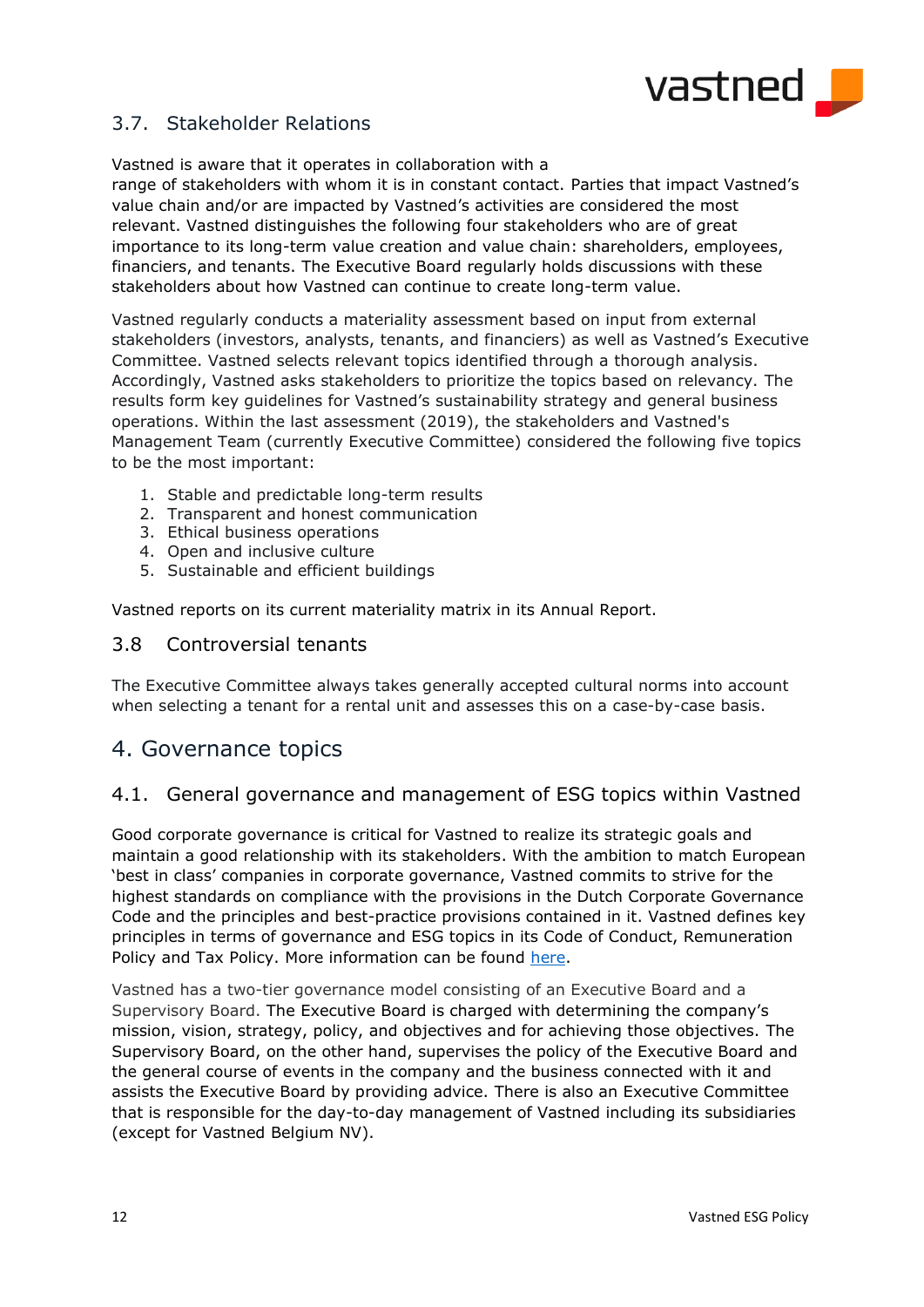

The Sustainability Task Force is responsible for sustainability practices and consists of the CEO and two members of the Executive Committee. As chairman, the CEO has the final say on energy-saving measures to be taken.

# <span id="page-12-0"></span>4.2. Anti-bribery and money laundering

Fraud, bribery, and corruption constitute criminal offences and are harmful to the interests not only of our organization but also those of our employees, business partners, and the wider society of which Vastned form's part. That is why Vastned conducts business with integrity and avoids all forms of fraud, bribery, and corruption. Vastned expects the same from its business partners.

Vastned counters corruption by actively complying with laws and regulations and by making employees aware of them through training and using codes of conduct. By continuously working towards transparent, fair, and ethical communication with its stakeholders about its activities, Vastned contributes to the development of transparent institutions in the property sector.

## **Performance indicators:**

- Number of integrity incidents reported to compliance officer
- <span id="page-12-1"></span>Ratio of employees confirming compliance with code of conduct

# 4.3. Cybersecurity

Cybercrime can lead to financial losses, loss of data and reputational damage. It compromises the confidentiality, integrity, and availability of the information Vastned employees need to do their work. Examples of cybercrime include identity fraud, unauthorized disclosure of confidential information, virus infection, computer hacking and denial of service. Specific instances of cybercrime that Vastned experiences are fake emails (phishing) and malicious software (malware). In order to prevent cybercrime, Vastned's Code of Conduct sets out that Vastned staff members need to: report suspicious mail messages and fake profiles of Vastned colleagues on social media; forward suspicious emails and then delete them from their inbox; take all essential steps to prevent viruses and malware from entering Vastned's systems; refrain from providing any information to suspicious queries by email, telephone, or social media; and report all instances in which business partners are (suspected of being) victims of cybercrime.

# <span id="page-12-2"></span>4.4. Data protection, privacy, and IT risks

Protecting privacy is an integral part of the trust Vastned owes to its business partners and employees. Appropriate handling of personal data both by Vastned and by third parties employed is therefore essential. To sufficiently protect the privacy of its business partners and employees, Vastned's Code of Conduct requires its staff members to: collect and retain personal data only as legally permitted; be transparent about how personal data is being used and for what purposes; report data breaches or alleged data breaches according to the relevant procedure immediately; stay alert to the privacy risks and pitfalls of new technologies and applications; keep personal data safe and ensure confidentiality; refrain from viewing personal data unless strictly necessary for work and from sharing personal data with third parties, unless laws, regulations or contracts require or allow employees to do so.

Effective control of the risks associated with the functioning and security of the internal IT infrastructure is of vital importance for Vastned. The impact of incomplete control of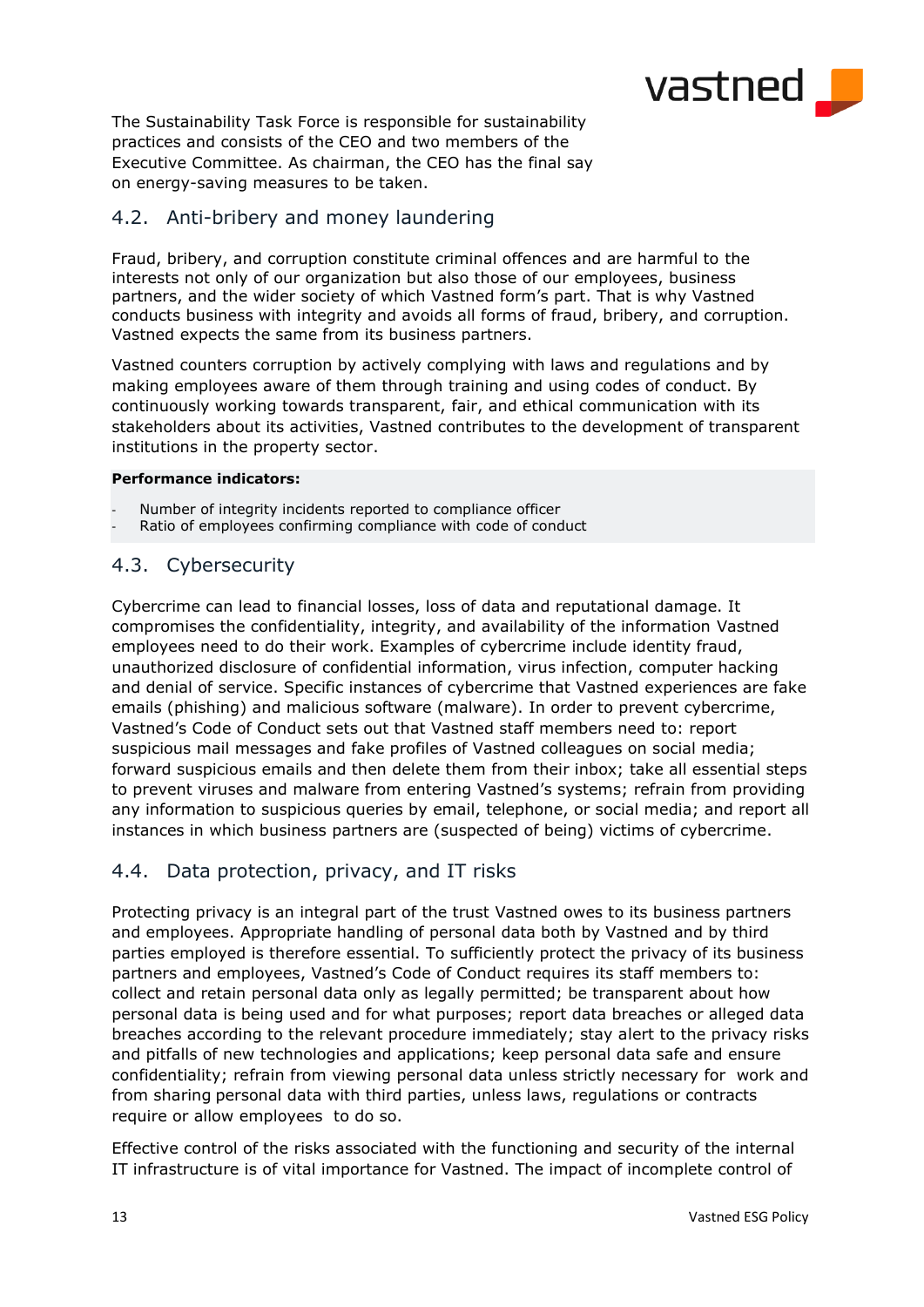

IT risks may include not being able to report promptly or correctly internally or externally, loss of relevant information (including personal data), unauthorised access to information (including personal data) by third parties and reputation damage. The risk appetite in this area is low to nil.

Vastned mitigates this risk by putting in place internal procedures aimed at access security, backup and recovery procedures, periodic checks by external experts, digitisation of key documents, and hiring external knowledge and experience for continuous updates on developments in the area of IT. Thanks to its robust IT structure, Vastned was able to safeguard continuity during the periods when working from home was urgently recommended by the Dutch government and made mandatory by the Belgian, French and Spanish authorities (lockdowns during the COVID-19 pandemic).

# <span id="page-13-0"></span>4.5. Compliance with Laws and Regulations

Compliance risks are risks related to failing to comply or inadequately complying with tax and other laws and regulations or unethical conduct with the potential consequences of reputation damage, tax and legal claims and proceedings or loss of tax status, leading to a lower direct and indirect result. The risk appetite in this area is nil. Effective control of compliance risks is of crucial importance for a property company such as Vastned in view of the traditional general conduct risk in the property sector.

Vastned wants to lead by example when it comes to compliance with laws and regulations. Vastned must not only comply with the letter – and the spirit – of the laws and regulations it is subjected to in every jurisdiction it operates, but also act according to its policies and procedures. To ensure compliance with laws and regulations, Vastned's Code of Conduct requires its staff members to: conduct business according to both the letter and the spirit of law, and in line with regulatory expectations; maintain the necessary specialist expertise, experience and training relevant to their position; cooperate according to the proper procedures in lawful investigations by government authorities that have jurisdiction over Vastned, or with internal investigations; inform Vastned's Compliance Officer about any investigation by government authorities that concerns them or one of their stakeholders; refrain from interfering with, obstructing, or seeking to influence the official proceedings of an internal investigation or an investigation by government authorities and from misusing their Vastned knowledge.

Vastned has internal procedures and training in place aimed at keeping knowledge of laws and regulations up to date. Vastned and its staff members will always comply with all relevant EU and/or national laws and regulations.

Vastned has a tax policy in which the risk appetite and the general principles on tax are defined. Control measures and administrative organizational measures have been put in place in various areas of taxation. Internal procedures comprise:

- Evaluation of contractual commitments by external tax lawyers.
- Employees taking relevant professional training.
- Continuous monitoring of the conditions for the application of the tax regime, including financing ratios, mandatory dividend distributions and the composition of the shareholder base, by internal and external tax experts.
- Careful analysis of tax risks involved in acquisitions and divestments, including turnover tax, transfer tax, deferred tax liabilities and the like.

Vastned has various regulations in place. Deviations from the Code of Conduct and unethical behaviour may result in reputation damage and claims and legal proceedings,